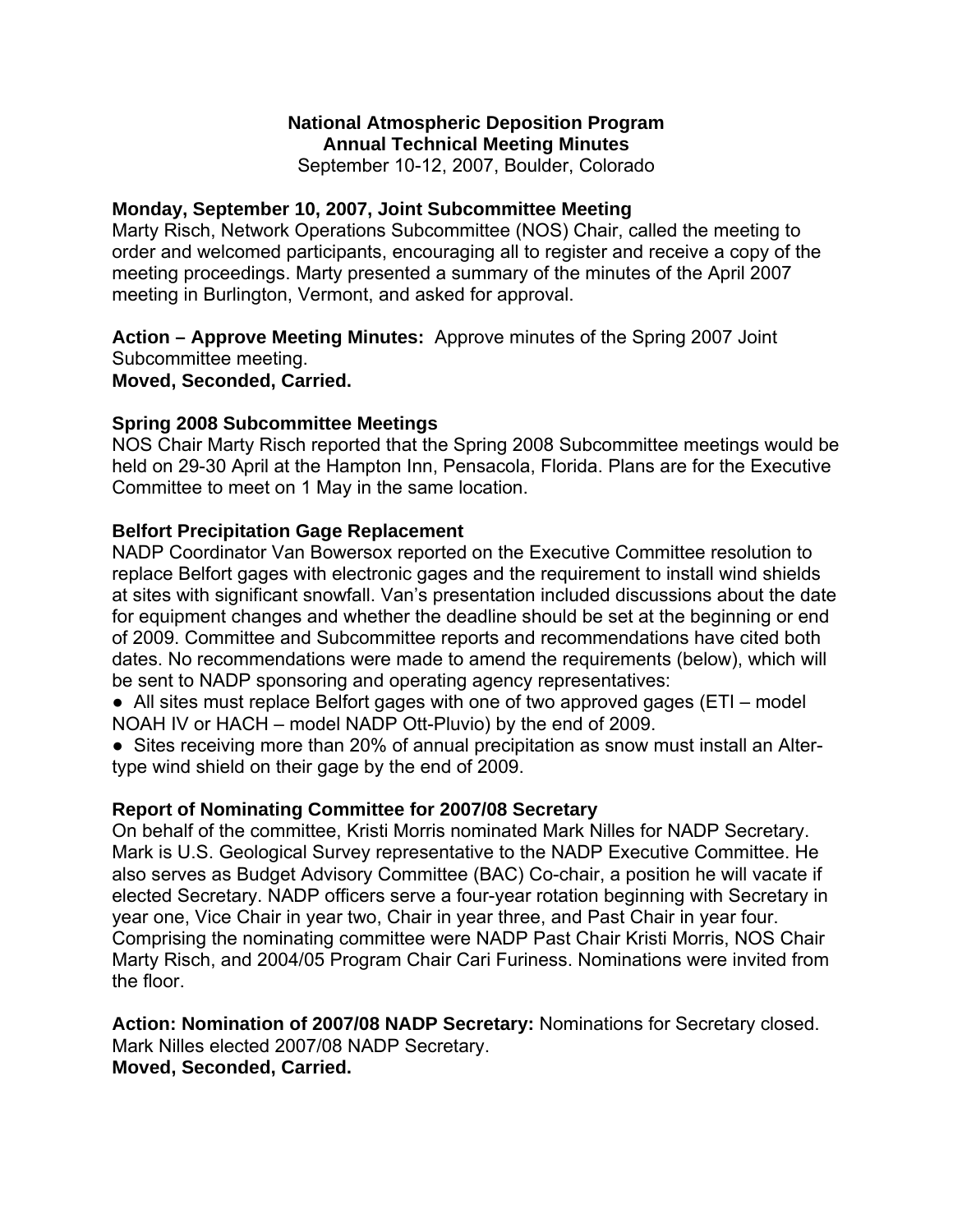Kristi Morris nominated Gary Lear to Co-Chair the NADP BAC, replacing Mark Nilles. Gary is EPA representative to the Executive Committee and will remain in that role.

**Action: Nomination of BAC Co-Chair:** Nominations for BAC Co-Chair closed. Gary Lear elected NADP BAC Co-Chair. **Moved, Seconded, Carried.**

#### **NADP Governance Handbook**

Ecological Responses & Outreach Subcommittee (EROS) Chair Pam Padgett discussed the development of a handbook that describes the roles and responsibilities of NADP committees and subcommittees. The handbook is in draft form and will be presented for review and discussion at the Executive Committee meeting.

#### **Electronic Precipitation Gages**

NADP Data & Information Services Manager Bob Larson summarized the status of the precipitation gage installation and Belfort gage replacement at NADP sites. To date, HACH /Ott-Pluvio-NADP gages have been installed at six sites: three MDN sites, 2 colocated MDN/NTN sites, and one NTN site. Five of the six installations replaced Belfort gages. ETI/NOAH IV gages have been installed at 22 sites: 8 MDN sites, 5 co-located MDN/NTN sites, 4 NTN sites, 1 co-located AIRMoN/MDN site, and 1 co-located AIRMoN/MDN/NTN site. Bob also reported that he's received notice of electronic gage purchases from 18 other sites.

#### **NADP Web Site Update**

NADP Data & Information Services Manager Bob Larson demonstrated the new NADP Home Page, currently being developed, and a related page that will display information about the three NADP networks. He described the features of the Home Page that will enable users to access data tables and maps and information about the networks, NADP and related meetings, publications, and news events. Bob reported that the University of Illinois is in the process of replacing the separate domain names at its three campuses with a university-wide address ("uillinois"), which will require an address change for the NADP Web Page, as well. He explored potential addresses and identified several alternatives.

**Action: Web Page Address Change:** The NADP Program Office was charged with pursuing a domain name change for the NADP Web Site. **Moved, Seconded, Carried.**

Bob continued his report by re-capping the process for changing the NADP logo and expressed concerns raised by the designer. Key considerations in designing a new logo are what it communicates and simplicity. The designer raised concerns about ad hoc modifications in his proposed design without consulting him. Bob entertained a motion to undo previous actions taken to alter the designer's logo.

**Action: NADP Logo:** Vacate the spring 2007 action in which the committee adopted a logo that was a modification of the designer's original design.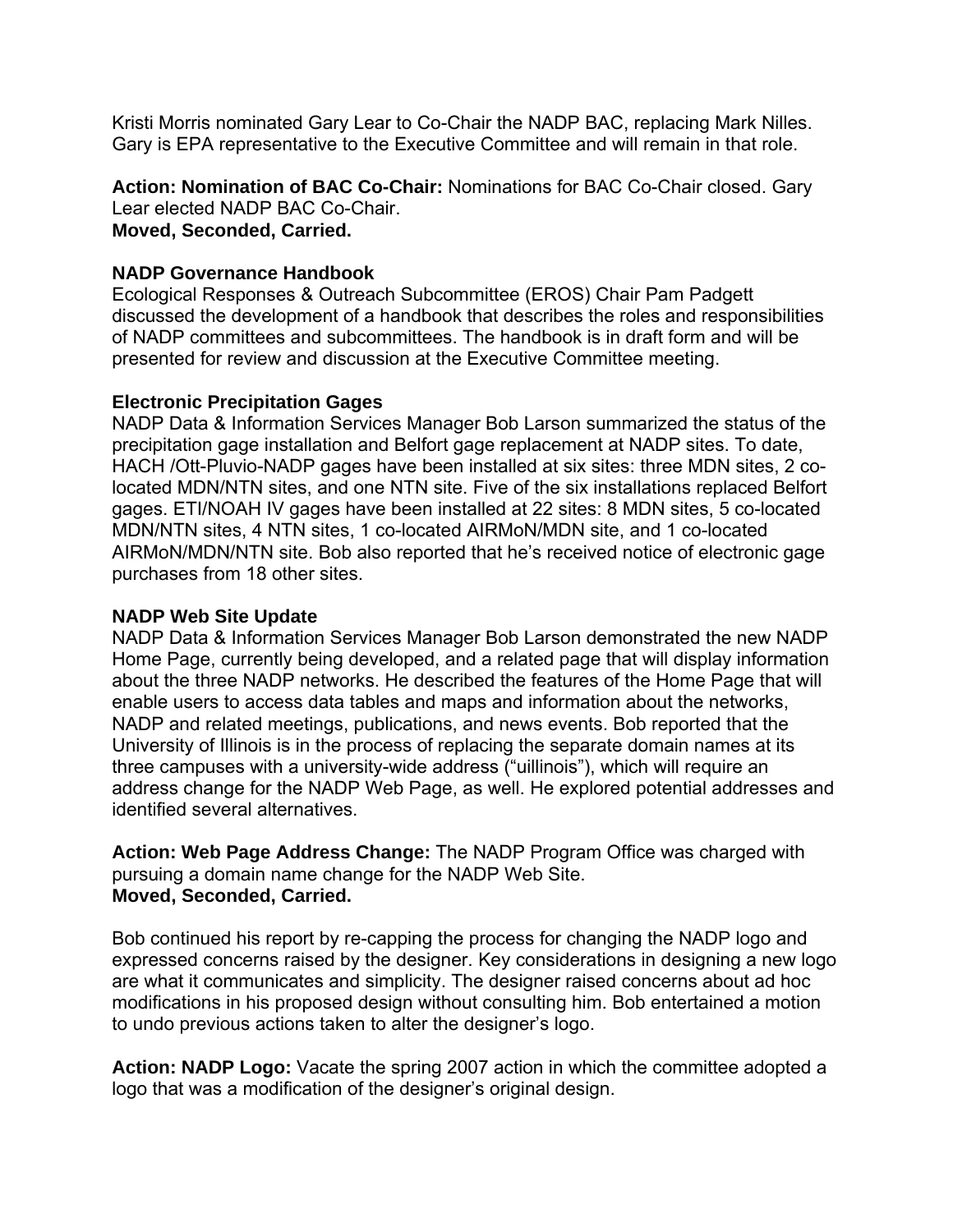#### **Moved, Seconded, Carried. 23 Favored, 4 Opposed.**

**Action: Approve Designer's Proposed Logo:** Accept the logo originally proposed by the designer.

**Moved, Seconded, Carried. 20 Favored, 7 Opposed.** 

#### **Subcommittee Meeting Previews**

NOS Chair Marty Risch invited each Subcommittee, Working Group, and Ad Hoc Committee Chair to describe topics that will be addressed at their meetings. Marty Risch (NOS Chair), Gerard Van der Jagt (Data Management and Analysis Subcommittee Chair), Pam Padgett (EROS Chair), Greg Wetherbee (QA Advisory Group Chair), and Rick Haeuber (Ad Hoc Critical Loads Advisory Committee Chair) previewed their respective agendas.

#### **Meeting adjourned -- NOS Chair, Marty Risch, adjourned the Joint Subcommittee meeting.**

#### **Tuesday, September 11, 2007, General Business Meeting**

National Atmospheric Deposition Program (NADP) Chair, Maggie Kerchner, welcomed participants and invited them to introduce themselves and state their affiliation. The 2007 meeting had 172 participants, a record for NADP annual meetings. A participant list is included at the end of the minutes.

### **Reports**

### **Program Office Report – Van Bowersox (NADP Coordinator)**

Van summarized the state of the NADP, emphasizing important recent accomplishments and program activities:

- Reviewed 5-year record of "off-the-top" support from State Agricultural Experiment Station (SAES) Directors for SAES National Research Support Project – 3 (NRSP-3). These are grant monies transferred to the University of Illinois College of Agricultural, Consumer, and Environmental Sciences from the U.S. Department of Agriculture Cooperative State Research, Education, and Extension Service. Since NRSP-3 ends in September 2008, a renewal proposal must be drafted and delivered by mid-January 2008 for review by the four Regional Associations of SAES Directors.
- Recounted NADP history from the original proposal, first funded in fiscal year 1977, to the present. As SAES North Central Regional project NC-141, initial support came from SAES, as well as from the U.S. Forest Service. NADP sites first began collecting samples in July 1978 at seven sites: MN16-Marcell Experimental Forest, NC25-Coweeta, NE15-Mead, NH02-Hubbard Brook, PA29-Kane Experimental Forest, VA13-Horton's Station, and WV18-Parsons. Among the original sites were three at agricultural experiment stations. Today, 50 NADP sites are located at agricultural experiment stations and/or are funded by individual SAES. More than 65% of active NTN sites have a 20+ -year sampling record.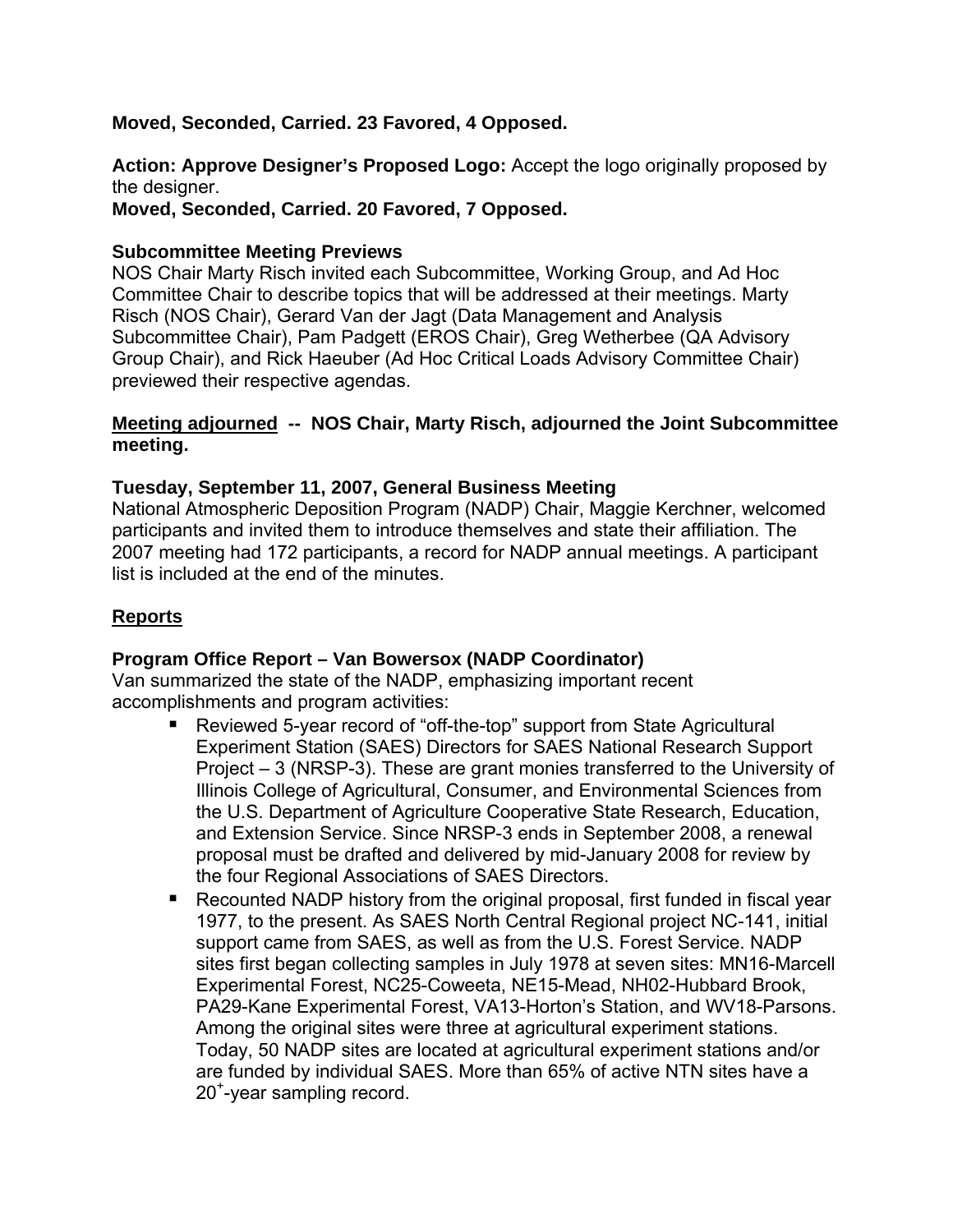- Announced that the 2008 annual NADP meeting is scheduled for 14-16 October 2008 in Madison, Wisconsin, where 30 years of network operations will be celebrated in conjunction with the general business meeting and symposium.
- **Presented a pie chart that displayed funding sources ranked by their** percentage contributions to the NADP budget. Leading FY06 supporters were the US Geological Survey-21%, Environmental Protection Agency-20%, National Park Service-9%, National Oceanic & Atmospheric Administration-8%, US Department of Agriculture Forest Service-6%, and SAES-6%.
- Reported that NADP Web site usage continues to grow with the annual number of hits exceeding 1.5 million and user sessions exceeding 300,000. Among the more than 32,000 registered users are scientists from every continent except Antarctica. In the Americas, only Honduras and French Guiana have no registered NADP Web site [\(http://nadp.sws.uiuc.edu\)](http://nadp.sws.uiuc.edu/) users. Users cited research 61% of the time and education 39% of the time as their reasons for accessing NADP data.
- Showed examples of educational applications of NADP data: (1) grades 9-12 curriculum, entitled *Inside Rain – Working with Precipitation Chemistry Data*, developed with US Geological Survey support by the National Science Teachers Association, (2) Earth Day activities, entitled *Earth Day 2004 – acid rain experiment*, developed by the NADP Central Analytical Laboratory and Program Office in conjunction with the American Chemical Society, (3) NADP maps and data in textbooks in general chemistry, environmental science, and uses of geographic information systems in public policy, and (4) uses of NADP samples in hands-on activities for el-hi students.
- **Described findings that exemplify ways that NADP data support** environmental policy decisions: (1) acid rain (pH < 5.0) continues to be widespread, though for most of the Great Basin, northern California, and parts of Kansas, Nebraska, and the Dakotas, the frequency of occurrence dropped below 5% between 1995 and 2003; (2) acid rain intensity decreased over the last 30 years, e.g., the 1977-78 pH range at the Penn State site was 3.5-4.8 and the 2003-04 pH range was 3.7-5.6; and (3) over the 20-year period from 1985 to 2005, a) sulfate concentrations decreased at more than 95% of NTN sites, consistent with  $SO_x$  emissions decreases, b) nitrate concentrations decreased by 10%-50% in the Northeast but increased by 10%-65% in the West, c) ammonium concentrations increased at ~90% of NTN sites, and d) ammonium concentrations now exceed sulfate concentrations virtually everywhere in the western U.S..
- **Summarized efforts to improve catch efficiency and sample represent**ativeness at high-elevation Rocky Mountain sites and proposed that these sites be considered a regional sub-network, allowing for instrumentation and methods changes unconstrained by network-wide NTN standards.
- Displayed a time series plot of gaseous elemental, reactive gaseous, and particulate mercury measurements for December 2006 from Beltsville, Maryland, where one of the stations in a pilot network for measuring airborne mercury and estimating mercury dry deposition fluxes is located; also,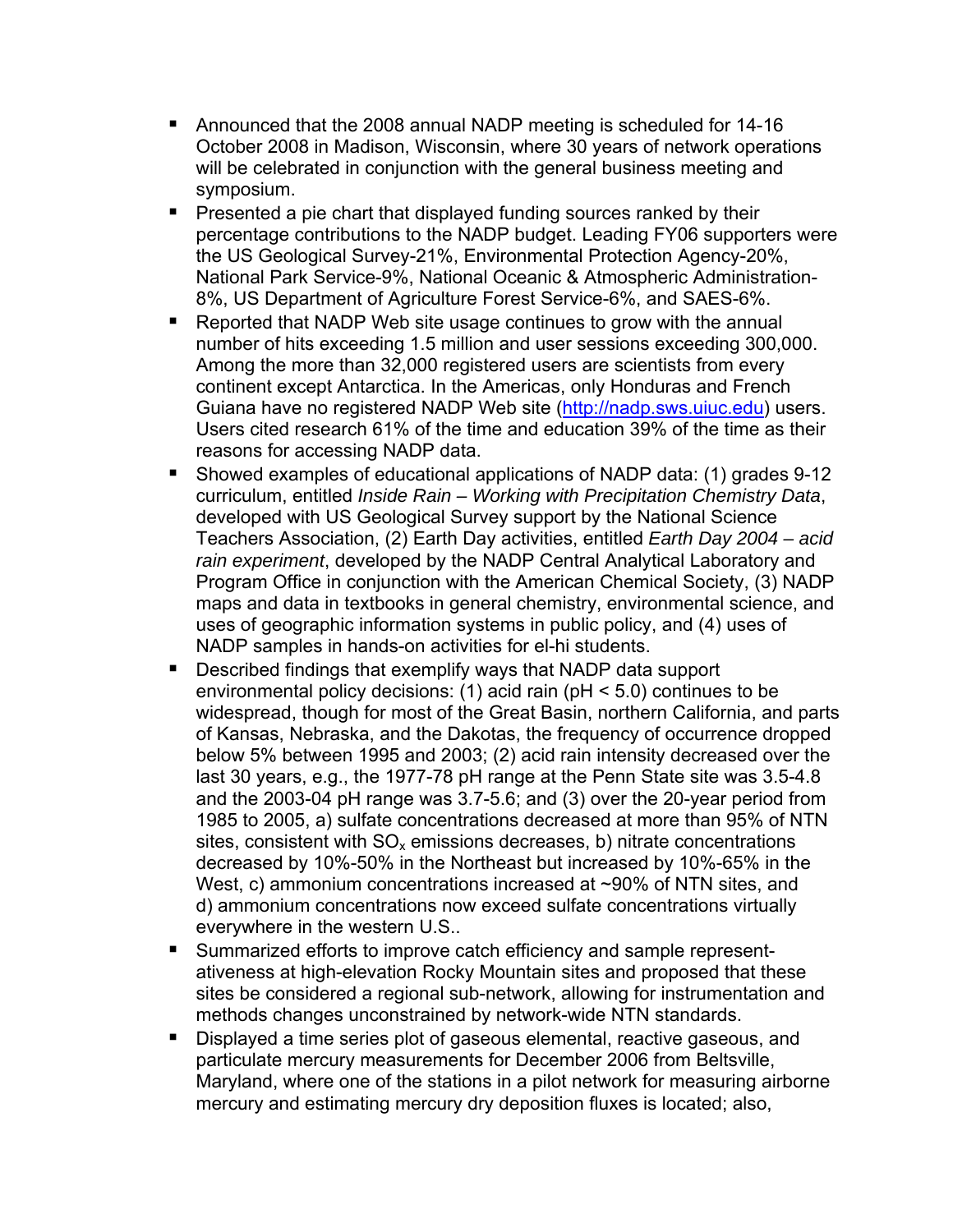displayed a time series plot of wet and dry sulfur deposition at the Penn State AIRMoN site.

- Introduced a project funded by the Agriculture Research Service (ARS) to look for traces of Asian Soybean Rust (ASR) in the residue of filtered rain samples from 75 NTN sites. This project is being conducted cooperatively with the ARS Cereal Disease Laboratory in St. Paul, Minnesota, where microbiologists apply quantitative real-time polymerase-chain-reaction measurements to identify ASR DNA, when present from ASR spores. ASR infects legumes, such as soybeans, and was first reported in the continental U.S. in November 2004.
- Recapped the resolution to replace Belfort precipitation gages with one of two electronic gages (HACH Ott-Pluvio-NADP or ET NOAH IV) by the end of 2009 and outfit gages with Alter-type wind shields where more than 20% of annual precipitation occurs as snow.
- Reported that Mark Rhodes, an Environmental Engineer, had been hired as the new NADP QA manager and he will join the Program office staff on 1 October 2007.

#### **Executive Committee (EC) – Maggie Kerchner (NOAA Air Resources Laboratory), NADP Chair**

Maggie Kerchner announced the NADP officer rotation and reported that Mark Nilles had been elected NADP Secretary. Here is the list of 2007-08 NADP officers:

 Chair – Tom Butler, Institute of Ecosystem Studies and Cornell University Vice Chair – Eric Prestbo, Tekran Instrument Corporation Secretary – Mark Nilles, U.S. Geological Survey Past Chair – Maggie Kerchner, NOAA – Air Resources Laboratory

Maggie presented the list of 2007 site operators receiving service awards, as follows:

| <b>Name</b>        | <b>Start Date</b> | <b>Current Sponsoring Agency</b>                 |
|--------------------|-------------------|--------------------------------------------------|
| Aimee Gaddis       | Nov-02            | NSF/University of GA, NOAA-NERR, & GA DNR        |
| Johnathan Jernigan | Aug-02            | National Park Service-Air Resources Division     |
| Marilyn Heet       | <b>Nov-00</b>     | US Fish & Wildlife Service-Air Quality Branch    |
|                    | Sep-90            | <b>USDA Forest Service</b>                       |
| Joe Jarman         | $Jul-02$          | North Carolina State University                  |
| Ed Cunningham      | Jul-78            | SAES-University of Nebraska                      |
| Wes Bentz          | Aug-04            | <b>US Geological Survey</b>                      |
| Marc Ohms          | $Nov-02$          | National Park Service-Air Resources Division     |
| Ken Hickman        | Jul-02            | Virginia Department of Environmental Quality     |
| Therese Hubacher   | Jan-80            | <b>Wisconsin Department of Natural Resources</b> |
|                    |                   |                                                  |
| Mary Jo Flack      | Dec-96            | Minnesota Pollution Control Agency               |
| Wayne Not Afraid   | <b>Jul-84</b>     | <b>US Geological Survey</b>                      |
| Jeff Whitmus       | Jul-85            | <b>US Geological Survey</b>                      |
| Paul Anderson      | $Oct-83$          | <b>US Geological Survey</b>                      |
|                    | Tanya Niedhardt   |                                                  |

### **NTN Operator Awards**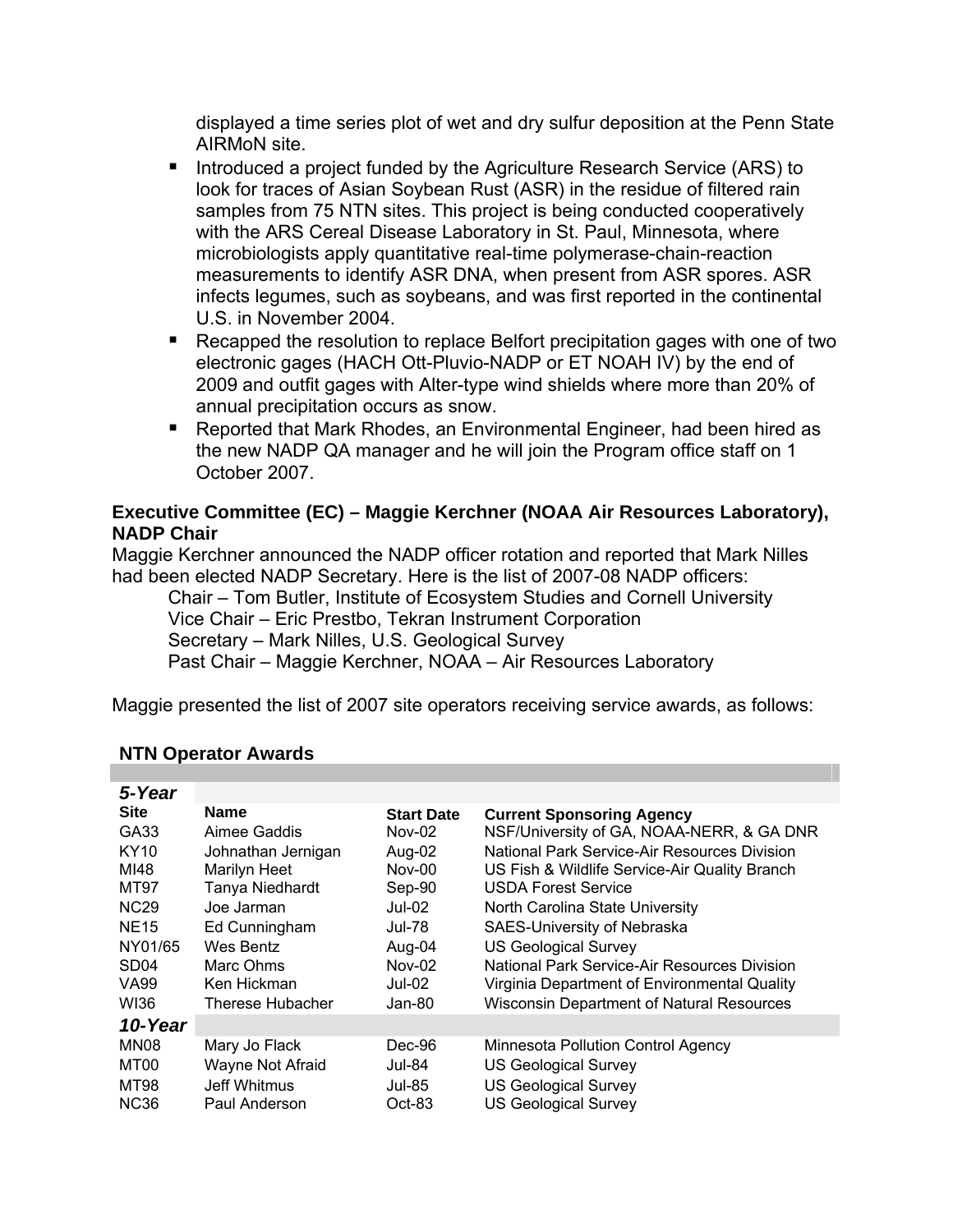| OR <sub>09</sub><br><b>PA72</b><br><b>VT99</b> | <b>Rick Elston</b><br>Lynn Dennis<br>Miriam Pendleton | Aug-83<br>Dec-83<br>Jun-84 | <b>US Geological Survey</b><br><b>USDA Forest Service</b><br><b>US Geological Survey</b> |
|------------------------------------------------|-------------------------------------------------------|----------------------------|------------------------------------------------------------------------------------------|
| 15-Year                                        |                                                       |                            |                                                                                          |
| AK03                                           | Andrea Blakesley                                      | Jun-80                     | National Park Service-Air Resources Division                                             |
| MA08                                           | Daniel Pepin                                          | Mar-82                     | <b>NESCAUM</b>                                                                           |
| MT96/13                                        | Linda Connor                                          | Feb-82                     | <b>EPA/ Fort Peck Tribes</b>                                                             |
| WY99                                           | Rod Randall                                           | Aug-81                     | Bureau of Land Management                                                                |
| 20-Year                                        |                                                       |                            |                                                                                          |
| <b>FL41</b>                                    | April Ammeson                                         | Aug-83                     | <b>US Geological Survey</b>                                                              |
| <b>KS31</b>                                    | Rosemary Ramundo                                      | Aug-82                     | <b>SAES-Kansas State University</b>                                                      |
| <b>KY22</b>                                    | <b>Robert Watts</b>                                   | Sep-83                     | NOAA-Air Resources Lab                                                                   |
| MT00                                           | Les Frickle                                           | <b>Jul-84</b>              | <b>US Geological Survey</b>                                                              |
| <b>NC25</b>                                    | Robert McCollum                                       | <b>Jul-78</b>              | <b>USDA Forest Service</b>                                                               |
| <b>UT98</b>                                    | Nolan Johnson                                         | Apr-85                     | <b>US Geological Survey</b>                                                              |

#### **MDN Operator Awards**

| 10-Year |                |        |                                                    |
|---------|----------------|--------|----------------------------------------------------|
| GA09    | Ron Phernetton | Jul-97 | US Fish & Wildlife Service-Air Quality Branch      |
| ME02    | Peter Lowell   | Jun-97 | <b>EPA/Maine Dept. of Environmental Protection</b> |
| WI99    | Ted Peters     | Jan-97 | Wisconsin Department of Natural Resources          |

#### **AIRMoN Operator Awards**

| 10-Year          |                  |          |                        |
|------------------|------------------|----------|------------------------|
| VT99             | Miriam Pendleton | $Jan-93$ | NOAA-Air Resources Lab |
| 15-Year          |                  |          |                        |
| IL11             | Michael Snider   | $Oct-92$ | NOAA-Air Resources Lab |
| NY67             | Tom Butler       | Sep-92   | NOAA-Air Resources Lab |
| TN <sub>00</sub> | Mark Brewer      | Sep-92   | NOAA-Air Resources Lab |
|                  |                  |          |                        |

#### **Executive Committee (EC) – Eric Prestbo (Tekran Instrument Corporation), NADP Secretary**

Eric Prestbo, who will be program chair of the 2008 annual technical meeting, described his initial ideas for the meeting theme and sessions and solicited input from participants. He proposed a theme focusing on the future: "Measuring Precipitation Chemistry and Ecological Response in the next 25 years: Development and Application of New Models, Sensors and Analytical Methods." Eric is planning sessions on new approaches for measuring precipitation chemistry, including real-time sensors and novel laboratory instruments and on advances in meteorological measurements (e.g., Doppler radar). The 2008 meeting is scheduled for 14-16 October 2008 in Madison, Wisconsin.

#### **Meeting adjourned -- NADP Chair, Maggie Kerchner, adjourned the general business meeting.**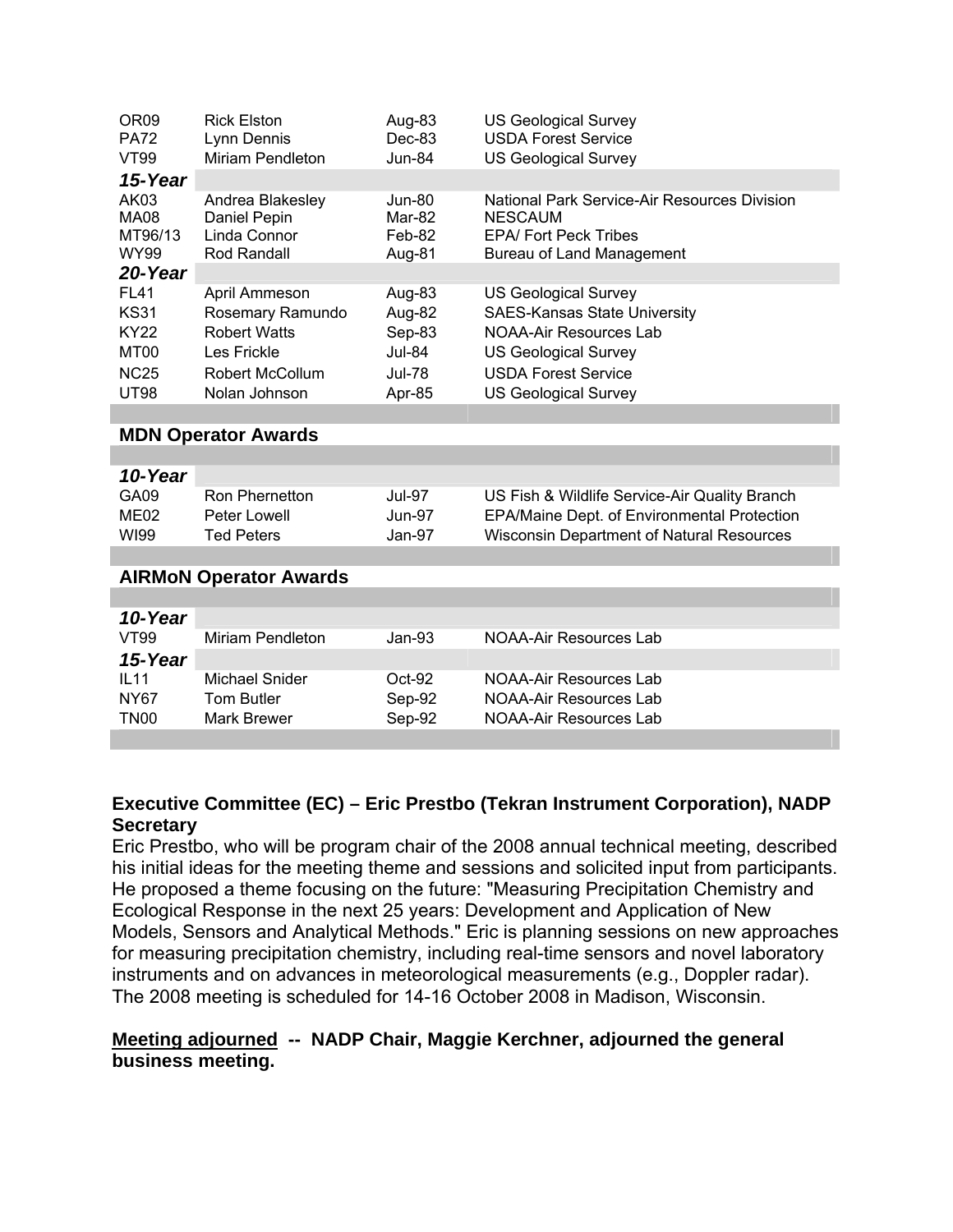## **NADP 2007Annual Technical Meeting and Scientific Symposium September 10-12, 2007, Boulder, Colorado Participant List**

**Name Affiliation**<br>Allen Adams **Mew York** Thomas Butler **Cornell University** Michele Cutrofello RTI International John Drese Dynamac Corp

New York State Department of Environmental Conservation Peter Adams Carnegie Mellon University Andrew Allgeier University of Wyoming James Anderson University of Mississippi Ned Andrews U.S. Geological Survey Jeffrey Arnold U.S. EPA/ORD/NCEA Richard Artz NOAA – Air Resources Lab Isabel Ashton University of California, Irvine Shane Atkins South Florida Water Management District Michael Barna **National Park Service** Jill Baron Colorado State University Jesse Bash U.S. EPA/ORD/NERL/AMD Katherine Beem Colorado State University Nicolai Bencke USDA Forest Service Tom Bergerhouse Illinois State Water Survey, NADP CAL Tamara Blett National Park Service Van Bowersox Illinois State Water Survey, NADP Program Office Bill Bowman University of Colorado Jon Bowser MACTAC, Engineering and Consulting, Inc. Bob Brunette Frontier Geosciences, NADP HAL Douglas Burns U.S. Geological Survey, NAPAP Jack Bush Texas A&M Agricultural Experiment Station Donald Campbell U.S. Geological Survey Susan Caplan Bureau of Land Management Silvina Carou Environment Canada Kurt Chowanski University of Colorado Ken Civerolo New York State Department of Environmental Conservation David Clow **U.S. Geological Survey** Jeffrey Collett Colorado State University<br>Gary Conley Cohio University **Ohio University** Artra Cooper U.S, EPA, Region 4 Colin Davie **Brooks Rand Labs** Stephen Del Grosso USDA ARS NPA SPNR Robin Dennis U.S. EPA/ORD/NERL/AMD David Dietrich Air Resource Specialists, Inc. Kathy Douglas Illinois State Water Survey, NADP Program Office Charles Driscoll Syracuse University Eric Edgerton Atmospheric Research & Analysis, Inc. Emily Elliott University of Pittsburgh Alan Ellsworth National Park Service John Faust **Air Resource Specialists, Inc.** Richard Fisher USDA Forest Service Suzanne Fisher Tennessee Valley Authority Joan Fleser New York State Department of Environmental Conservation Kathleen Fowler U.S. Geological Survey Hans Friedli National Center for Atmospheric Research Cari Furiness North Carolina State University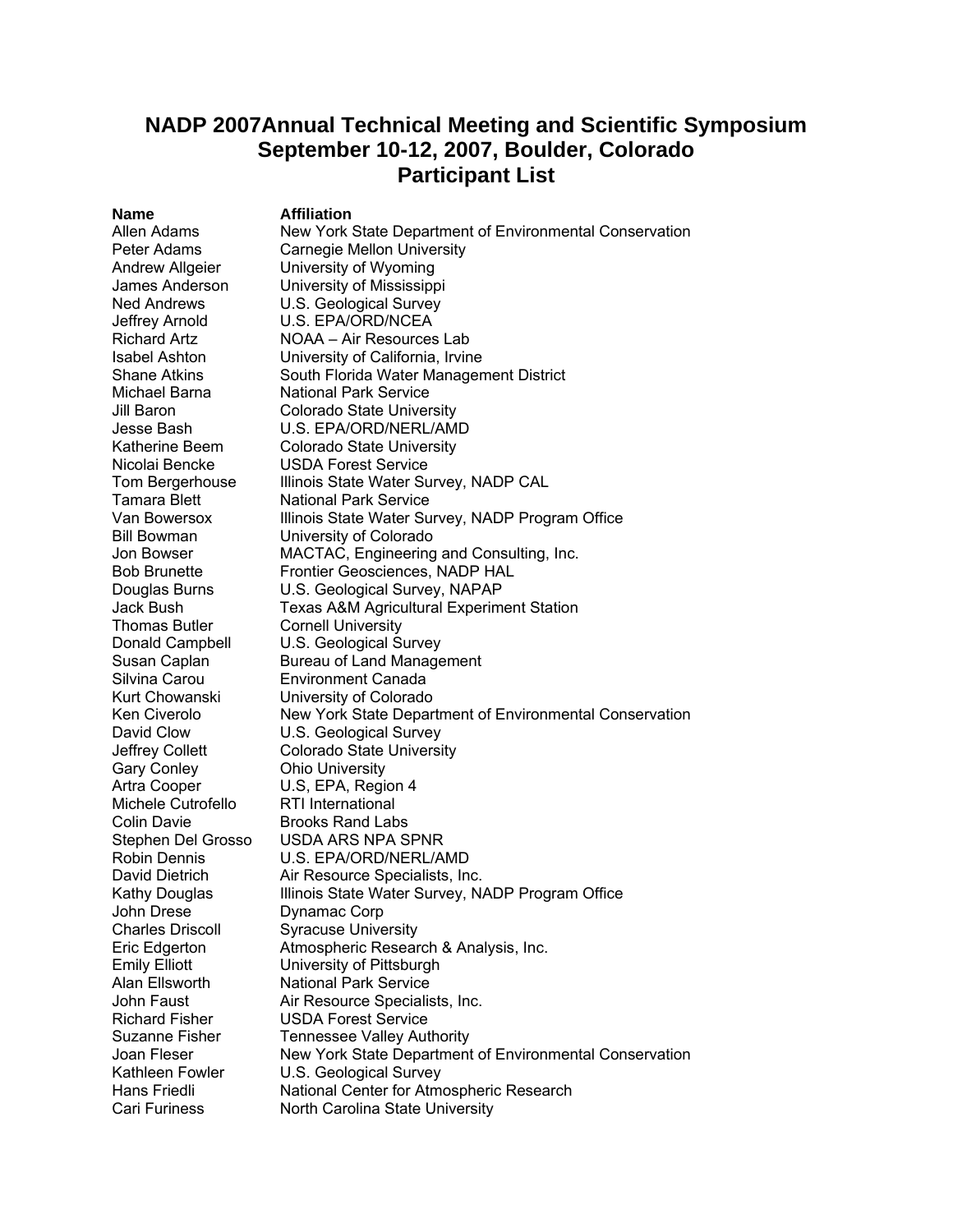**Name Affiliation**  Rich Grant Purdue University Keith Halbrook EEMS Nancy Halbrook EEMS Eric Hebert EEMS John Jansen Southern Company Maria Jones EEMS Eric Keith Hach Environmental Gary Kleiman NESCAUM Eladio Knipping EPRI John Korfmacher USDA Forest Service Leonard Levin **EPRI** Steve Lindberg Private Citizen Andrew Maizel Brooks Rand Labs William Malm National Park Service Frank McCormick USDA Forest Service Kate McPeek Frontier Geosciences Kristi Morris National Park Service Alfred Moyle **Penn State University** Christine Negra Heinz Center Ryan Nelson Frontier Geosciences, NADP HAL

# David Gay Illinois State Water Survey, NADP Program Office Alice Gilliland NOAA – ARL/ EPA ORD Rick Graw **USDA** – Pacific Northwest Region<br>Sandy Grenville – Air Quality Services, Inc. Air Quality Services, Inc. Mae Gustin **University of Nevada-Reno** Richard Haeuber U.S. Environmental Protection Agency Mark Hodges MACTEC Engineering and Consulting, Inc. Elizabeth Holland National Center for Atmospheric Research Kemp Howell MACTEC Engineering and Consulting, Inc. Gerard Van der Jagt Frontier Geosciences, NADP HAL Andrew Johnson Maine Department of Environmental Protection Jason Karlstrom Frontier Geosciences, NADP HAL Victoria Kelly **Institute of Ecosystems Studies** Helen Kempenich Ashely National Forest Maggie Kerchner NOAA Office of Oceanic & Atmospheric Research Kate Knight **University of Connecticut** Raymond Knighton USDA-CSREES-Natural Resources & Environment Richard Kobe Michigan State University Gail Lacy **U.S. Environmental Protection Agency** David LaRoche U.S. Environmental Protection Agency Robert Larson Illinois State Water Survey, NADP Program Office Douglas Latimer U.S. Environmental Protection Agency, Region 8<br>Natalie Latysh U.S. Geological Survey U.S. Geological Survey Gregory Lawrence U.S. Geological Survey Matt Layden Illinois State Water Survey, NADP CAL Gary Lear **U.S. Environmental Protection Agency** Brian Lee U.S. Environmental Protection Agency Christopher Lehmann Illinois State Water Survey, NADP CAL Winston Luke NOAA – Air Resources Lab Jason Lynch U.S. Environmental Protection Agency Dave MacTavish Environment Canada/CAPMON Mark McMillan Colorado Department of Public Health & Environment Mark Mesarch University of Nebraska – Lincoln Chris Moore University of Maryland Center for Environmental Studies Robert Musselman Rocky Mountain Research Station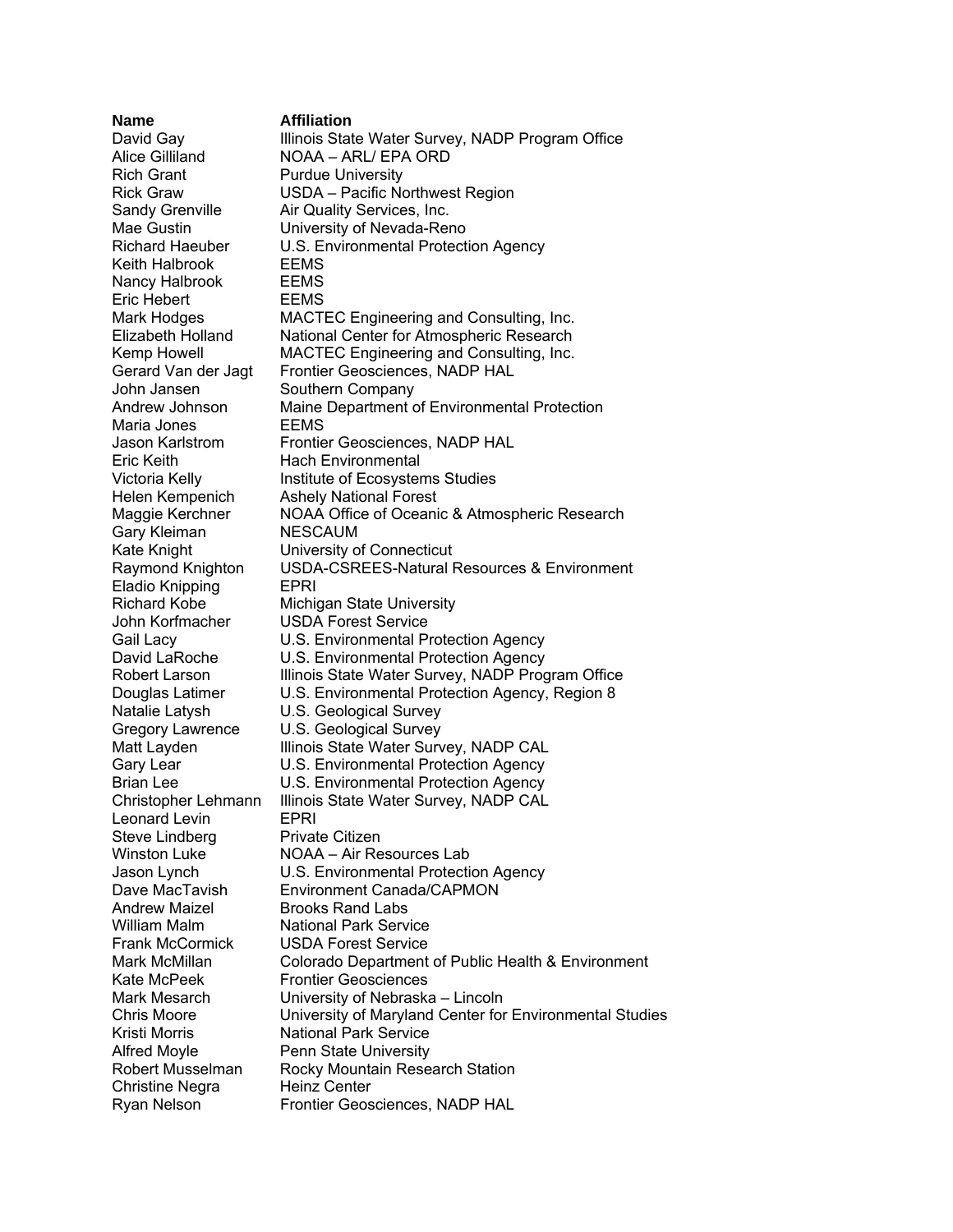Elisabeth Poscher AAFC-SPARC Arnout Tershure EPRI Gary Stensland Dakota Science Harald Sverdrup Lund University

#### **Name Affiliation**

Mark Nilles **U.S. Geological Survey** Richard Oakes USDA Forest Service Pamela Padgett USDA Forest Service Anthony Paulson U.S. Geological Survey Jim Pederson California Air Resources Board Robert Pinder **NOAA/U.S. Environmental Protection Agency** Ellen Porter **National Park Service** Sandra Preaux University of Maryland Eric Prestbo Tekran Instrument Corporation John Ray National Park Service – ARD Anne Rea U.S. Environmental Protection Agency Jennifer Riddell USDA Forest Service Martin Risch **U.S. Geological Survey** Chul-Un Ro Environment Canada (ARQM) Wayne Robarge North Carolina State University Bruce Rodger Wisconsin Department of Natural Resources Marco Rodriguez Colorado State University Christopher Rogers MACTEC, Engineering and Consulting, Inc. Keith Rose **U.S. Environmental Protection Agency** Jane Rothert **Illinois State Water Survey, NADP CAL** William Salas **Applied GeoSolutions LLC**<br>Jason Samenow U.S. Environmental Protec U.S. Environmental Protection Agency Chuck Sams USDA Forest Service Vicki Sandiford U.S. Environmental Protection Agency Richard Scheffe U.S. Environmental Protection Agency Bret Schichtel National Park Service Florian Schwandner Colorado State University Janea Scott Environmental Defense Timothy Sharac U.S. Environmental Protection Agency Michael Shaw Environment Canada John Sherwell Maryland Department of Natural Resources Mike Silverstein Colorado Department of Public Health Luther Smith Alion Science and Technology Scott Smith Illinois State Water Survey, NADP CAL Jeff Sorkin USDA Forest Service Lindsay Springer National Park Service-Rocky Mountain National Park Jeff Stehr University of Maryland Barbara Suever Illinois State Water Survey, NADP CAL Timothy Sullivan E&S Environmental Courtney Taylor Environmental Consultants & Engineers Joan Thullen **U.S. Geological Survey** Mark Tigges **Air Resource Specialist, Inc.** David Vaello **IPS Meteo Star, Inc.**<br>Allan Van Arsdale U.S. Environmental I U.S. Environmental Protection Agency Curtis Vaughn Weston Solutions, Inc. John Venezia World Resources Institute Krish Vijayaraghavan Atmospheric & Environmental Research John Vimont National Park Service Elizabeth Waddell National Park Service Terry Wade Texas A&M University John Walker U.S. Environmental Protection Agency